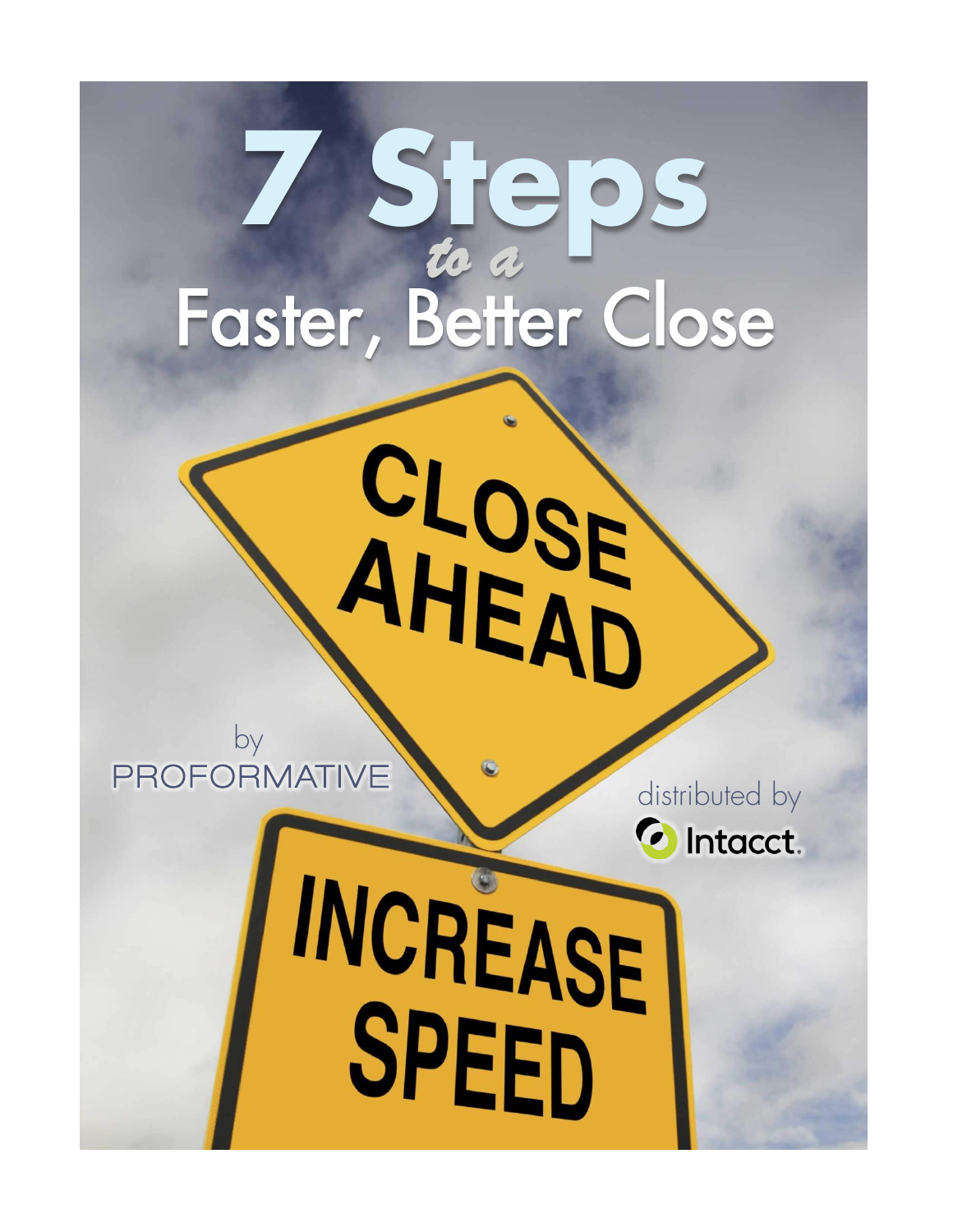## **Overview**

Face it, we live in an as-it-happens world. Yesterday's news today is old news. Like it or not, the accounting function is in the news distribution business. The financial stories it publishes can significantly influence the decisions made by management. However, the accounting discipline doesn't churn out information like mass media. The financial close process has long been one of the most challenging processes for a financial leader to manage, optimize, and control.

A recent Aberdeen study found that 64% of business managers have seen their decision-making time shrink over the last year. A different Aberdeen survey found that 28% of business managers said they needed data to make decisions within an hour of a business event; another 42% needed information within a day.

Management information needs are now defined in terms of days and hours, not weeks or months. To meet this expectation the modern CFO and controller needs to stand back and evaluate their own financial close process. In this whitepaper, we will discuss the ingredients for a fast close.

Achieving a fast close is a change management initiative because regardless of your approach, it requires your people and the right technology. Most employees and more than a few executives are notoriously poor when confronted with change. Approaching the fast close using change management principles will help alleviate resistance and encourage buy-in to adopt new processes and technologies to improve the close process.



*Achieving a fast close is a process improvement project that requires the full attention of the accounting staff for a long period of time. Before committing to such a project, one should be clear about what type of financial close works best for a company's specific needs, what kinds of benefits will result, and the general steps required to complete the close.*

#### **Steven M Bragg**

*Fast Close: A Guide to Closing the Books Quickly, 2nd Edition <sup>1</sup>*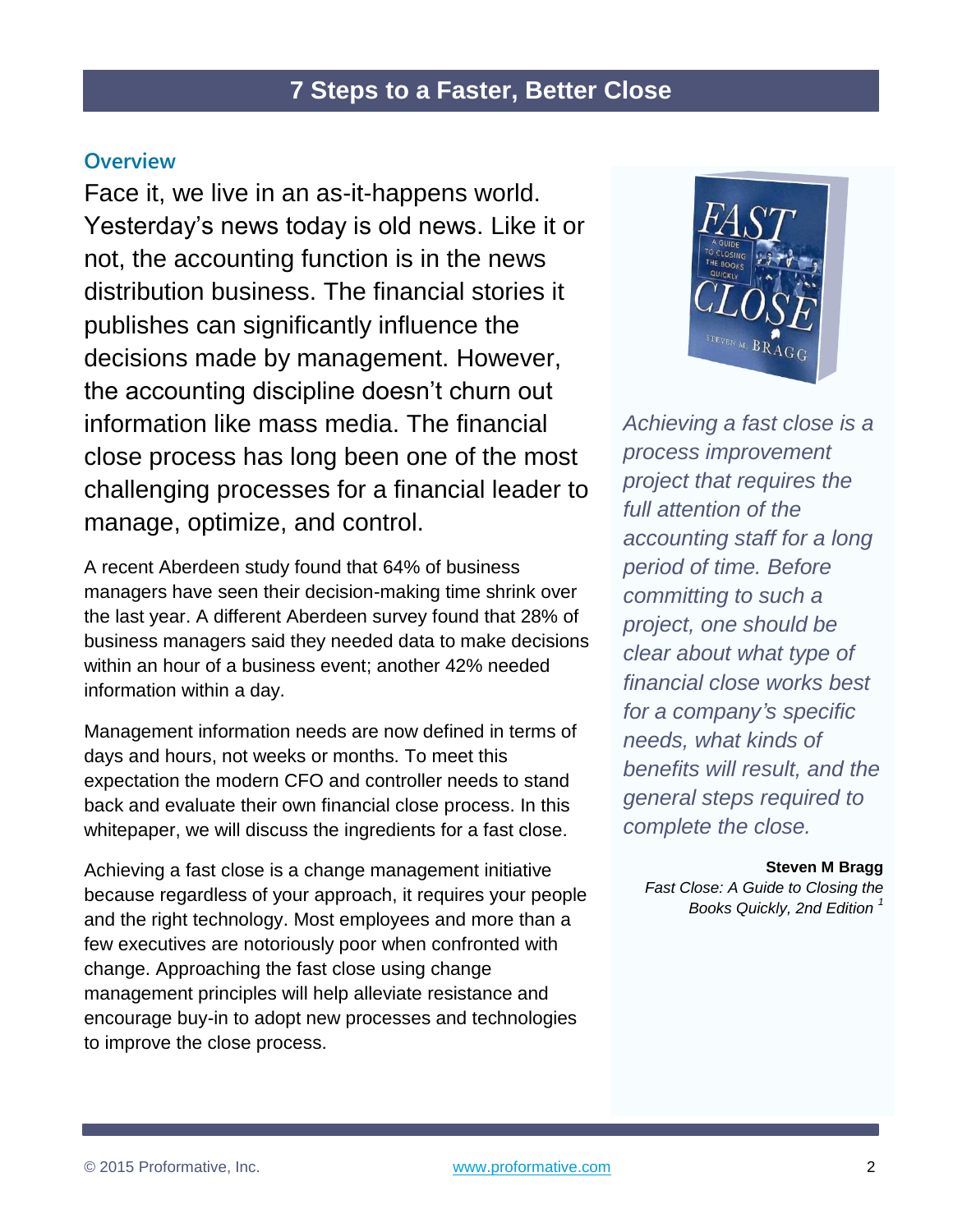### **Step 1: Start With "Why"**

Identifying why we need a fast close and the barriers that stand in your way is the first step of the change management process.

First, let's establish the necessity for change. According to John Kotter<sup>2</sup>, a leading change management expert at Harvard, 50% of change initiatives fail at this initial step because the need for change is misunderstood and urgency is not well established.

There needs to be legitimate and real business reasons supporting a faster close process. These can be articulated by establishing the need for more timely information, better access to financial resources, and reduced costs. Shorter closes have been shown to reduce audit and compliance costs. It also begins freeing up finance resources to work on other types of analysis to support the business during the rest of the month. The key to achieving the fast close is to work smarter, not harder, which will require an investment in people, process, and/or technology.

The financial close is a process like any other. The starting place for any business process improvement is documenting your current state. This is done before you can define your future state or begin soliciting proposals from consultants or vendors.

In the traditional context, the accounting function reports the transactions of the business. The financial close process is wrought with all sorts of hidden traps and pitfalls that can make this difficult. Let's look at the top 3 reasons that slow the close down:

#### 1. **You can't report what you don't know**

To report what has happened, there must be an awareness of what has happened. Many businesses operate in silos or rely on disparate systems in various departments to transact business. This activity eventually flows through to the financial system. When the financial close relies on handoffs of information, this typically slows down the close and increases the risk that an important activity gets missed.

**Inefficiency in the Accounting Function Often Hinders Focus on Business Leadership**

**Top Bottlenecks in Monthly Close Process**

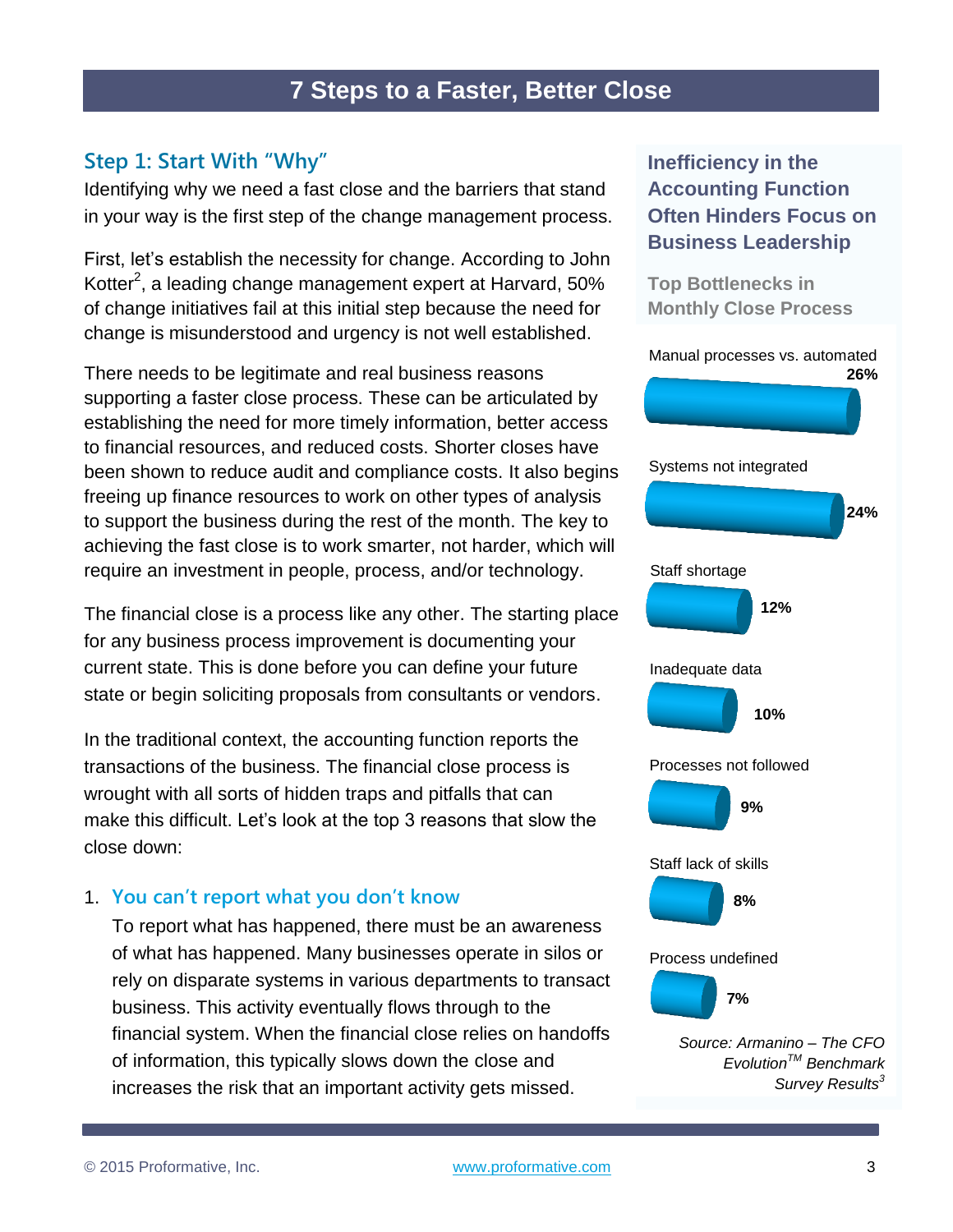## **2. Accounting is black, white, and varying shades of gray** Routine transactions, such as collecting accounts and paying suppliers, can be calculated and allocated without much judgment. However, most businesses, regardless of size, have some shades of gray in their accounting. Whether it's dealing with manual revenue recognition processes, impairment analysis, or calculating reserves, these sorts of accounting analyses require professional judgment. It can take time to determine the correct shade of gray and cause a slower close.

#### 3. **The more the merrier, unless you have to consolidate**

Tracking one company, one line of business, or one set of accounts is relatively straightforward. Unfortunately, most organizations involve multiple divisions or companies spanning different geographies. When information is prepared using different systems, accounting teams and sometimes charts of accounts and local accounting standards, the challenge is compounded as highlighted by an Armanino McKenna study which identified manual processes versus automated processes and the lack of system integration as the top two bottlenecks in the close process. Multi-entity shared reports are a common pain point for larger organizations.

## **Step 2: Find the Right "Who"**

Next, you need to establish a guiding team leveraging their interest and a desire from senior management for more timely information. The guiding team is integral to the development of buy-in and improved collaboration – collaboration between finance and other departments and within the finance function itself. The guiding team is composed of a cross section of key stakeholders whose persistence and dedication will kick start the initiative and keeping it going until the full objectives of the fast close have been met.

## **Step 3: Defining the "What"**

Now we can start redefining what our close process should look like. This means setting a target for your close process. Most companies embarking on a fast close attempt to do it five days or less, a few can do it in just one day. Take the opportunity to engage your team and brainstorm what it would take to achieve a one day close. This will give you a long list of ideas to develop your strategy in both the short, medium, and longer term.

## **International Study: Most Close Within 6 Days**

**Working days to close books**

- $\blacksquare$  1-3 days
- $\blacksquare$  4-6 days
- ■7-10 days
- $\blacktriangleright$  11 days
- $\blacksquare$  No requirements



*Financial Close Benchmark Report – Adra Match Market Survey 2013 <sup>4</sup>*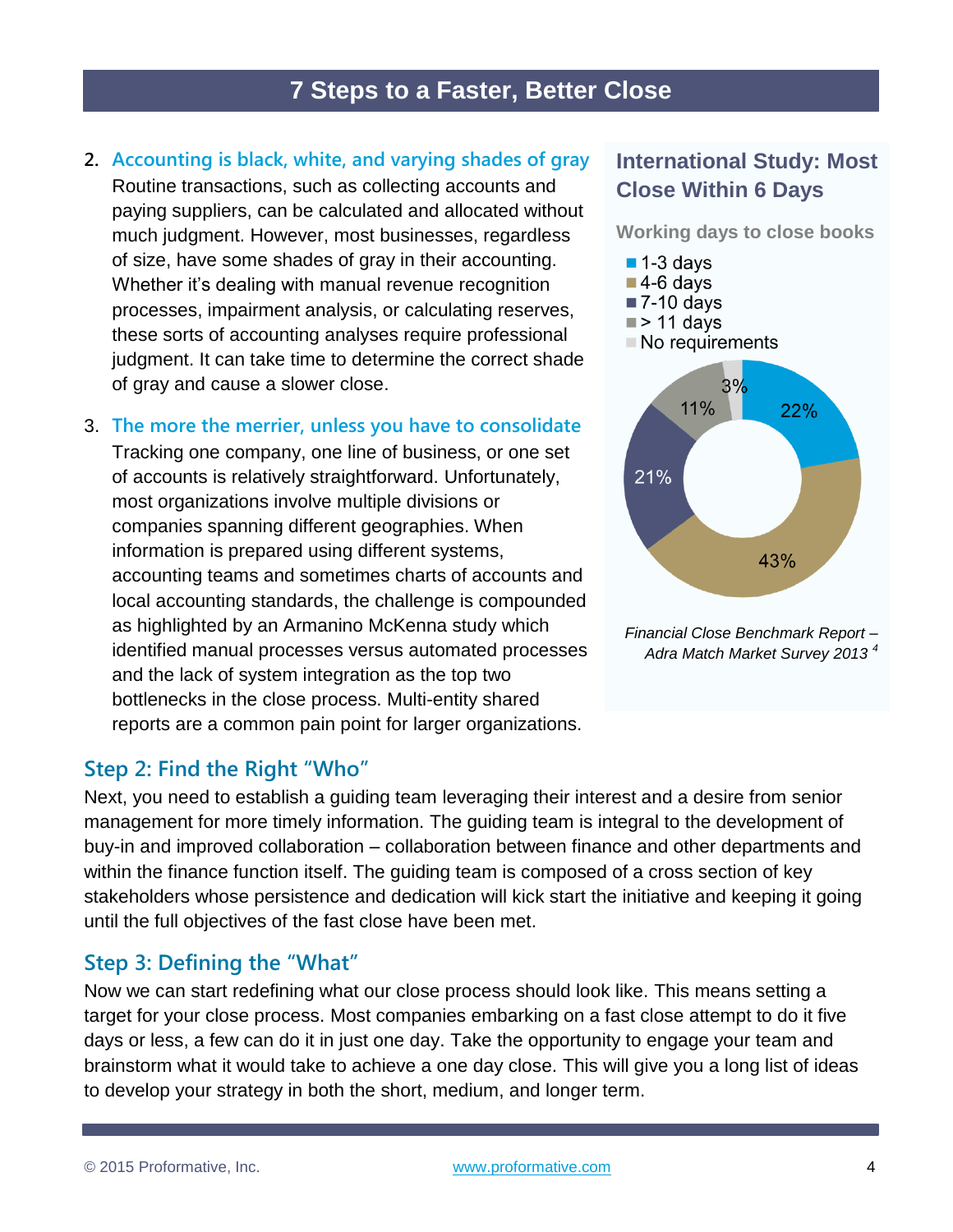Compare the gaps between your future state and current state. Consider the following questions to help identify the key points in the close process that could be creating bottlenecks:

- 1. What are the key inputs to the financial close on which the accounting function relies that originate in other departments?
- 2. What are the areas of really hard analysis that take time to determine the appropriate accounting treatment?
- 3. Where do we have weaknesses in our processes or systems that have resulted in errors, inefficiencies, and workarounds in the past?

The answers to these questions will dictate the length of your critical path. Now you are ready to redesign your close process by reconfiguring the mix of people, technology, or process steps to achieve greater efficiency. Let's consider a few ideas:

## **Step 4: Attacking the "How"**

#### **Three ways a new people approach can speed up the close:**

- 1. Make it a team effort. Set a team goal for the close. Communicate like a team. Give everyone a role to play. Make and hold them accountable.
- 2. Many close processes rely on some level of Excel spreadsheets. If you can't replace Excel in the short term, be sure to train your staff to improve everyone's proficiency with the tool. Few finance teams take the time to establish and follow standard Excel protocols to document their work.

## **Global Study of the Financial Close Highlights Concerns**

**90%** of respondents confirmed that they were under pressure to close faster

**28%** trust the reported numbers; staff trust the numbers much less than managers do

Only **39%** are satisfied with the quality of the closing process

**53%** of US respondents close their books within 6 days, versus **73%** in Europe



*Report –Adra Match Market Survey 2013 <sup>4</sup>*

3. Solicit buy-in from the rest of the organization. The whole organization needs to be committed to the fast close for it to be successful. All administrative entry of orders and invoices need to be processed and documented, perhaps with a system, like Chatter, that non-finance staff in departments outside of accounting can use. All functional leaders should acknowledge that a faster close helps both the company and them directly.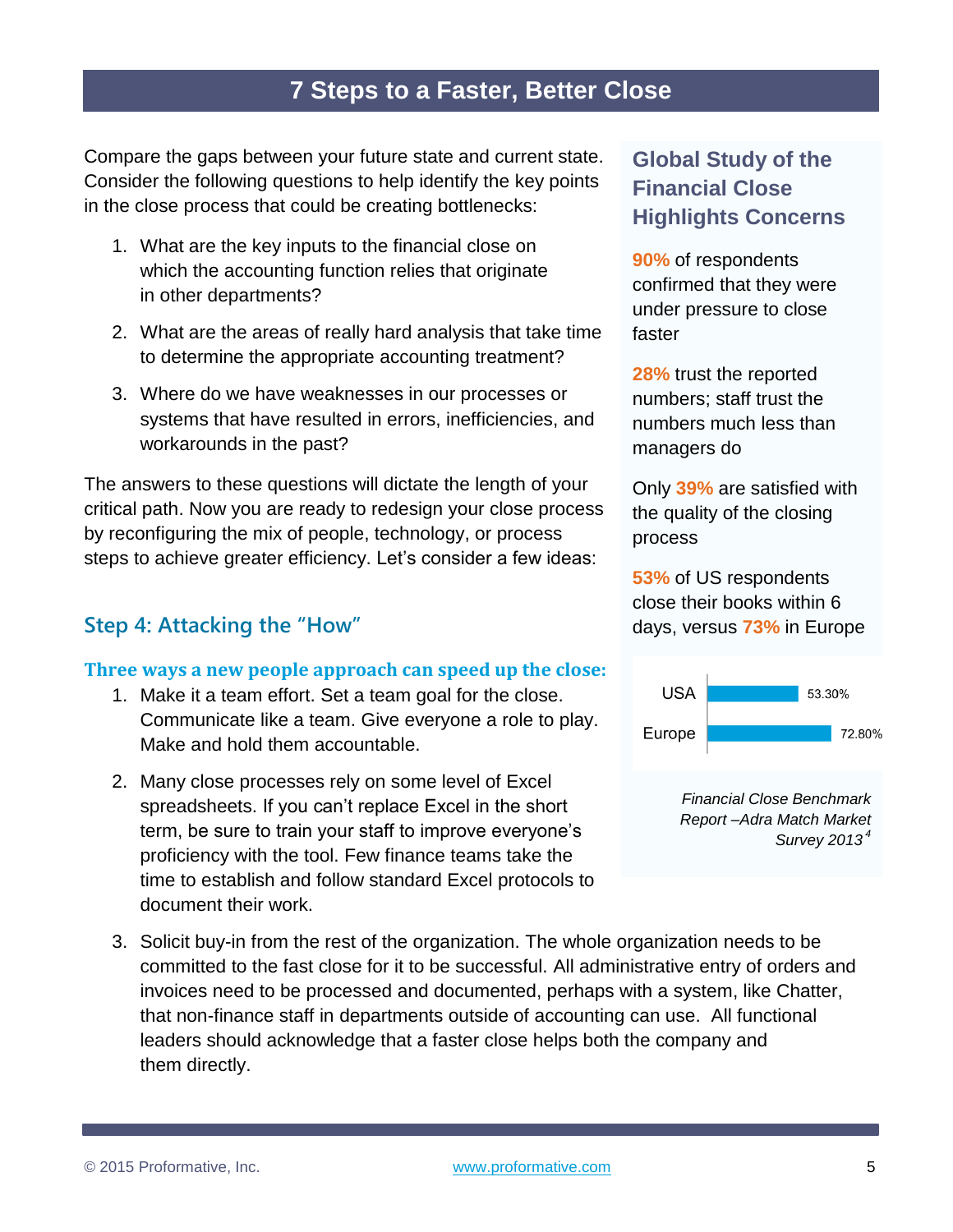### **Three approaches for redesigning your close process:**

- 1. Don't think of the close process starting at the period end date. Lots of work can happen in advance, for example, analysis of potential accounting issues. Some account reconciliations can be started in advance of the close, for example, bank reconciliations can and should be done throughout the month. Some fast closers use estimates for predictable, non-critical accounts. Analyze your accounts for low-hanging fruit like this. Also, standardize and automate recurring entries such as prepaid adjustments and depreciation. If your system has the ability to close subledgers prior to closing the general ledger, this too can help speed up the close.
- 2. Establish a level of reporting materiality that achieves an appropriate trade-off between timeliness and accuracy. Identify the issues that matter and those that can be deal with using estimates.
- 3. Standardize the close using a journal entry log, a close timeline, and a completion checklist. These help standardize the process, assign accountability, and formalize the documentation to ensure nothing has been missed.

## **Three ways your technology should be helping you to speed up the close:**

1. Invest in an integrated financial reporting system. Disparate systems with manual interfaces and handoffs slow down the close. The more you can get everyone feeding in data to one system, the easier it will be to execute the fast close.

## **Ways to Measure The Close**

*Consider using a suite of these metrics to help you evaluate your own close process and set targets.*

- *1. Gross number of adjusting entries*
- *2. Review errors*
- *3. Completion times*
- *Time for subsidiaries to forward their results to corporate headquarters*
- *Time to close the processing of period-end cash*
- *Time to finish processing accounts payable*
- *Time to issue billings to customers*
- *Time to close payroll and record accrued wages*
- *Time to count and value ending inventory*
- *Time to issue related management reports*

#### *Source: Steven Bragg <sup>5</sup>*

- 2. Implement self-review controls using system-generated analytical comparisons to budget and prior period, which enables accounting staff to spend more time investigating how variances arose during the period.
- 3. The system should also automatically generate ratios using financial and non-financial data. These correlations enable early detection and remediation of errors. Spending time explaining the financial results is far more valuable than spending time calculating metrics that could be automated.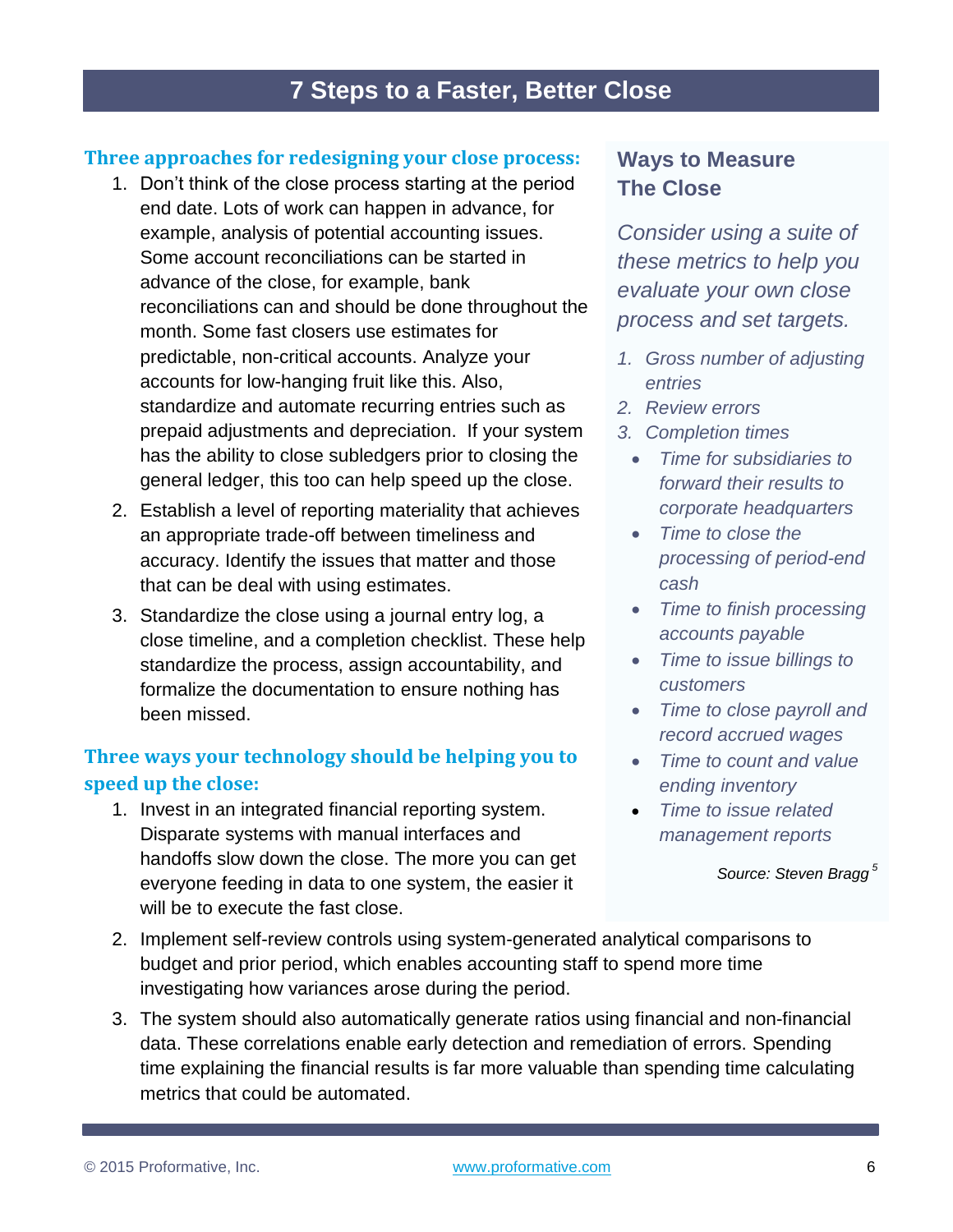## **Step 5: Kicking It Off and Getting Buy-In**

You are now ready to spread the message broadly, both inside and outside of the finance function. At the same time you are empowering action, solicit feedback and listen. Expect and encourage others to offer their own ideas. Empowering others requires being open to accepting new ideas which could further improve the strategic approach.

## **Step 6: Actions Speak Louder Than Words**

The plan should be managed and phased. Look for early wins that can be implemented on your very next period close. Set modest, realistic, and achievable targets to gather momentum, which will further reinforce employee buy-in. Try to reduce your close process by another day with each iteration of the process until you reach your target. It won't happen overnight. It won't happen without an investment of time or money. The answer is rarely just to work harder.

You may also consider developing different levels of reports to address the timeliness of information. You may opt to issue weekly flash reports that convey key business activities in both financial and non-financial metrics such as sales and shipments. These reports will focus on a handful of leading indicators that should help anticipate the month end financial results.

### **Step 7: Institutionalize Continuous Improvement**

With each and every completion of the close process, there is an opportunity to learn from experience. Use appreciative enquiry to discuss what went well. This will help to reinforce those aspects of the close process that have improved and will inevitably draw out observations of areas still left to be achieved.

Use lessons learned and problem solving techniques to improve the next iteration of the close process. Focus on areas where the system is deficient or where people are working around or outside of the system. Resolving these issues will yield longer term savings.

**Transforming the Financial Close Using Change Management Improves Outcomes**

| With<br>effective<br>Change<br><b>Management</b> | 95% 71%<br>reported<br>achieving<br>the<br>objectives<br>of the<br>change | reported<br>the<br>change<br>stayed on<br>schedule        |
|--------------------------------------------------|---------------------------------------------------------------------------|-----------------------------------------------------------|
| With poor<br>Change<br><b>Management</b>         | 16%<br>reported<br>achieving<br>the<br>objectives<br>of the<br>change     | 16%<br>reported<br>the<br>change<br>stayed on<br>schedule |

*Source: Prosci, Best Practices in Change Management Benchmarking Report for 2012 <sup>6</sup>*